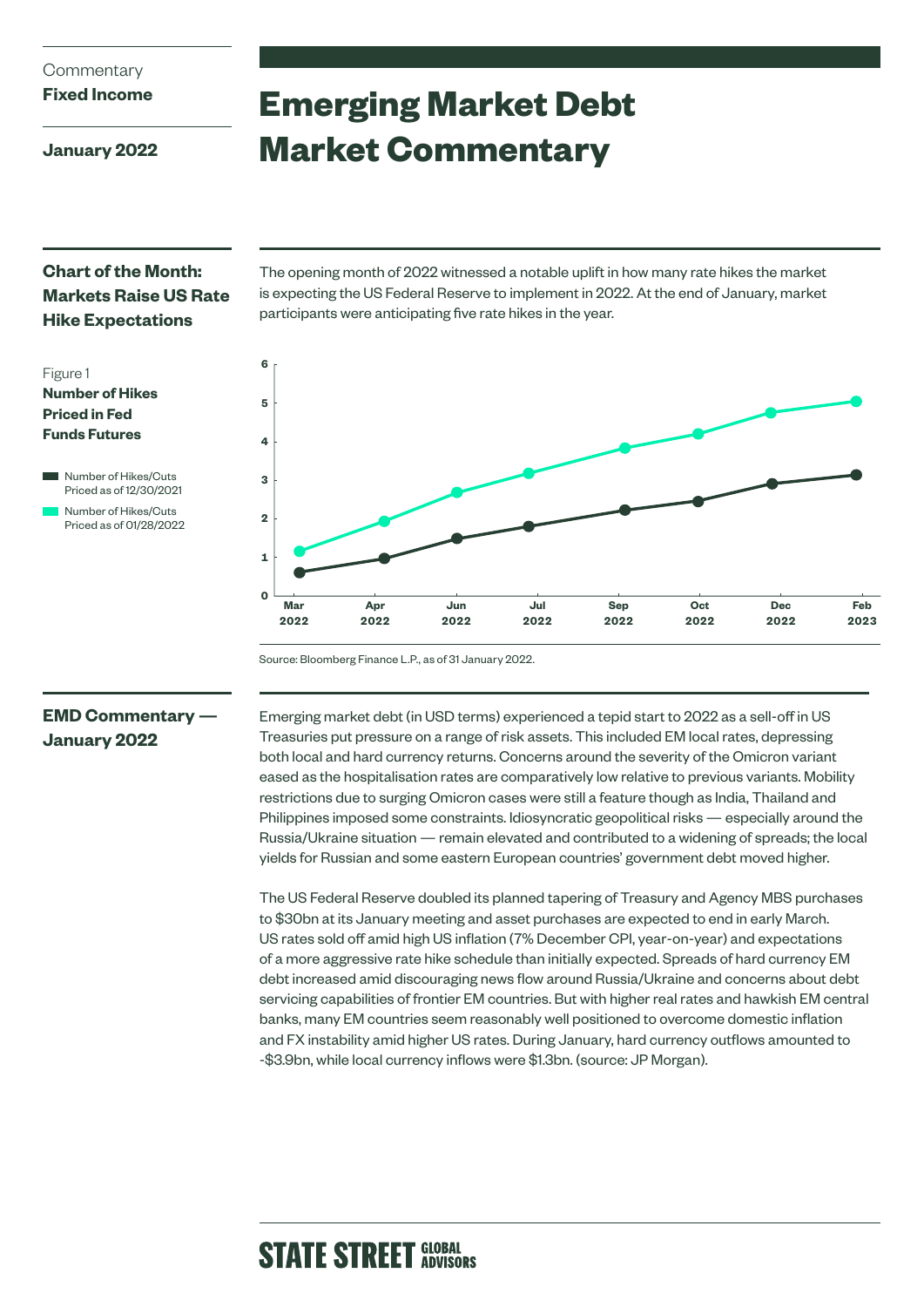### Figure 2

**Emerging Market Debt Index Returns — As of 31 January, 2022**

|                               | $1m (\%)$ | 3m(%)   | 6m (%)  | <b>YTD (%)</b> | $12m (\%)$ | 3yrs(%) | $5\gamma$ rs $(\%)$ |
|-------------------------------|-----------|---------|---------|----------------|------------|---------|---------------------|
| In USD                        |           |         |         |                |            |         |                     |
| GBI-EM GD (EM Local Currency) | $-0.01$   | $-1.23$ | $-5.16$ | $-0.01$        | $-7.76$    | 0.28    | 2.36                |
| EMBI GD (EM Hard Currency)    | $-2.84$   | $-3.30$ | $-4.35$ | $-2.84$        | $-3.54$    | 3.43    | 3.75                |
| CEMBI BD (EM Corporates)      | $-1.67$   | $-1.82$ | $-2.24$ | $-1.67$        | $-0.71$    | 5.38    | 4.74                |
| In EUR                        |           |         |         |                |            |         |                     |
| GBI-EM GD (EM Local Currency) | 1.44      | 1.97    | 0.32    | 1.44           | $-0.04$    | 1.06    | 1.61                |
| EMBI GD (EM Hard Currency)    | $-1.44$   | $-0.17$ | 1.18    | $-1.44$        | 4.54       | 4.24    | 2.99                |
| CEMBI BD (EM Corporates)      | $-0.25$   | 1.35    | 3.41    | $-0.25$        | 7.60       | 6.20    | 3.98                |
| In GBP                        |           |         |         |                |            |         |                     |
| GBI-EM GD (EM Local Currency) | 0.95      | 0.92    | $-1.72$ | 0.95           | $-5.59$    | $-0.38$ | 1.05                |
| EMBI GD (EM Hard Currency)    | $-1.92$   | $-1.20$ | $-0.88$ | $-1.92$        | $-1.27$    | 2.75    | 2.43                |
| CEMBI BD (EM Corporates)      | $-0.74$   | 0.31    | 1.31    | $-0.74$        | 1.62       | 4.69    | 3.41                |

Sources: State Street Global Advisors, Bloomberg, JP Morgan, as of 31 January, 2022. Past performance is not a guarantee of future results. Index returns reflect capital gains and losses, income, and the reinvestment of dividends. Performance returns for periods of less than one year are not annualised.

| Item                   | $\Delta$ 1 Month | $\Delta$ 3 Months | $\Delta$ YTD | <b>Current Level</b> |
|------------------------|------------------|-------------------|--------------|----------------------|
| <b>GBI-EM GD Yield</b> | 23 bps           | 29 bps            | 23 bps       | 5.94%                |
| <b>EMBI GD Yield</b>   | 43 bps           | 58 bps            | 43 bps       | 5.72%                |
| <b>EMBI GD Spread</b>  | $16$ bps         | 26 bps            | $16$ bps     | 385 bps              |
| <b>CEMBI BD Yield</b>  | 37 bps           | 46 bps            | 37 bps       | 4.95%                |
| <b>CEMBI BD Spread</b> | 9 bps            | 10 bps            | 9 bps        | 321 bps              |
| CDX.EM 5y              | $25$ bps         | 26 bps            | 25 bps       | $212$ bps            |
| 10y UST                | 27 bps           | 22 bps            | 27 bps       | 1.78%                |
| Dollar Index (DXY)     | 0.91%            | 2.57%             | 0.91%        |                      |
| <b>DOW 30</b>          | $-3.32%$         | $-1.92%$          | $-3.32%$     | 35132                |
| Oil (WTI)              | 17.21%           | 5.48%             | 17.21%       | \$88.15              |

Source: JP Morgan, Bloomberg, as of 31 January, 2022.

Figure 3 **Key EM and Macro Levels as of 31 January, 2022**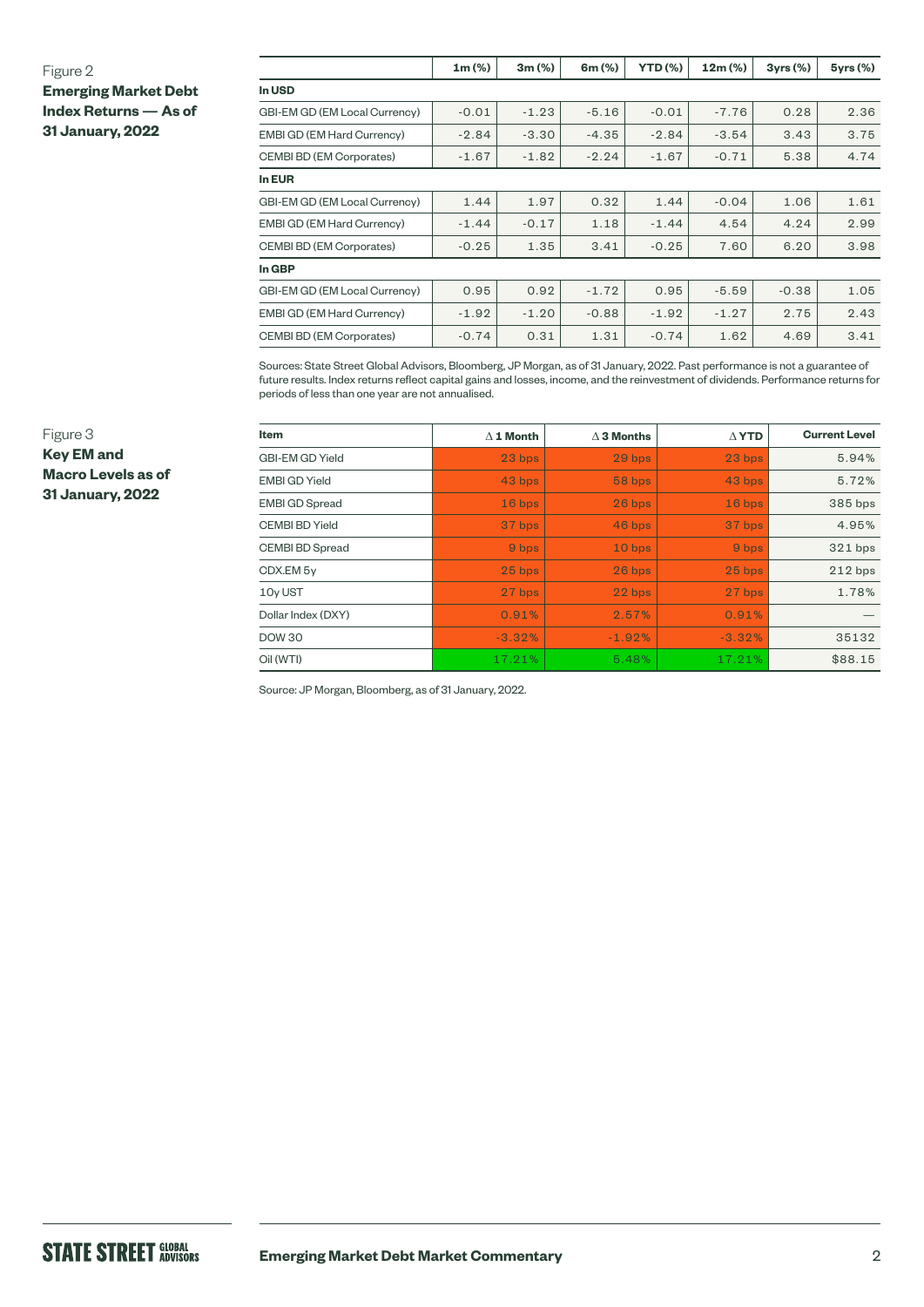### **Local Currency Market Highlights**

**Key Return Drivers of EM Local Government** 

**Bond Markets**

EM local currency debt returned -0.01% in US dollar terms in January, as measured by the JP Morgan GBI-EM Global Diversified Index. Gains in EM FX and income returns were completely offset by the increase in local yields. Unfavourable performance has been drivenby a range of factors including: geopolitical risks in Russia-Ukraine, uncertainties around inflation and the Fed's hawkish policy path. The sustained rise in inflation led to surprise policy rate hikes from a number of EM central banks, notably in Chile and South Africa, which contributed to EM FX gains.

| <b>GBI-EM GD (EM Local Currency)</b> | <b>Monthly Return</b><br>$(\% )$ | <b>3 Month Return</b><br>$(\% )$ | <b>YTD Return</b><br>$(\% )$ |  |
|--------------------------------------|----------------------------------|----------------------------------|------------------------------|--|
| In USD                               |                                  |                                  |                              |  |
| Total Return (in \$)                 | $-0.01$                          | $-1.23$                          | $-0.01$                      |  |
| FX Return (vs \$)                    | 0.54                             | $-1.20$                          | 0.54                         |  |
| Price Return (Local currency)        | $-0.98$                          | $-1.35$                          | $-0.98$                      |  |
| Interest Return (Local currency)     | 0.43                             | 1.32                             | 0.43                         |  |
| In EUR                               |                                  |                                  |                              |  |
| Total Return (in $\epsilon$ )        | 1.44                             | 1.97                             | 1.44                         |  |
| $FX$ Return (vs $\epsilon$ )         | 1.99                             | 1.99                             | 1.99                         |  |
| In GBP                               |                                  |                                  |                              |  |
| Total Return (in $\epsilon$ )        | 0.95                             | 0.92                             | 0.95                         |  |
| $FX$ Return (vs $\bigcirc$ )         | 1.50                             | 0.94                             | 1.50                         |  |

Sources: State Street Global Advisors, Bloomberg, JP Morgan as of 31 January, 2022. Past performance is not a guarantee of future results. Index returns reflect capital gains and losses, income, and the reinvestment of dividends. Performance returns for periods of less than one year are not annualised.

| January<br>2022                       | Country               | <b>Total Return</b><br><b>USD (%)</b> | <b>Bond Return</b><br>(%) | <b>FX Return</b><br>(%) | <b>Index Weight</b><br>$(\% )$ | <b>Index Impact</b><br>(bps)** |
|---------------------------------------|-----------------------|---------------------------------------|---------------------------|-------------------------|--------------------------------|--------------------------------|
| <b>GBI-EM GD</b>                      |                       | $-0.01$                               | $-0.55$                   | 0.54                    |                                |                                |
| Top <sub>5</sub><br><b>Performers</b> | Chile                 | 7.0                                   | 0.3                       | 6.7                     | 2.1                            | 15                             |
|                                       | <b>Brazil</b>         | 4.5                                   | $-0.4$                    | 4.9                     | 8.3                            | 37                             |
|                                       | South Africa          | 4.1                                   | 0.9                       | 3.2                     | 8.4                            | 34                             |
|                                       | Turkey                | 3.7                                   | 4.8                       | $-1.1$                  | 1.1                            | $\overline{4}$                 |
|                                       | Peru                  | 3.2                                   | $-0.7$                    | 4.0                     | 2.2                            | $\overline{7}$                 |
| <b>Bottom 5</b><br><b>Performers</b>  | <b>Czech Republic</b> | $-1.3$                                | $-2.0$                    | 0.8                     | 4.7                            | $-6$                           |
|                                       | Romania               | $-1.7$                                | $-0.3$                    | $-1.4$                  | 3.1                            | $-5$                           |
|                                       | Poland                | $-2.0$                                | $-0.4$                    | $-1.5$                  | 7.0                            | $-14$                          |
|                                       | Dominican Republic    | $-3.5$                                | $-2.7$                    | $-0.8$                  | 0.1                            | $\Omega$                       |
|                                       | Russia                | $-6.9$                                | $-3.9$                    | $-3.0$                  | 6.8                            | $-47$                          |

Source: State Street Global Advisors, JP Morgan, as at 31 January, 2022. Past performance is not a guarantee of future results. Index returns reflect capital gains and losses, income, and the reinvestment of dividends. \* Country and currency performance of JP Morgan GBI-EM Global Diversified Index. \*\*Index impact is calculated by multiplying the period end weight by total return.

Figure 4

Figure 5 **Best and Worst Performers Across EM Local Government Bond Markets in USD\***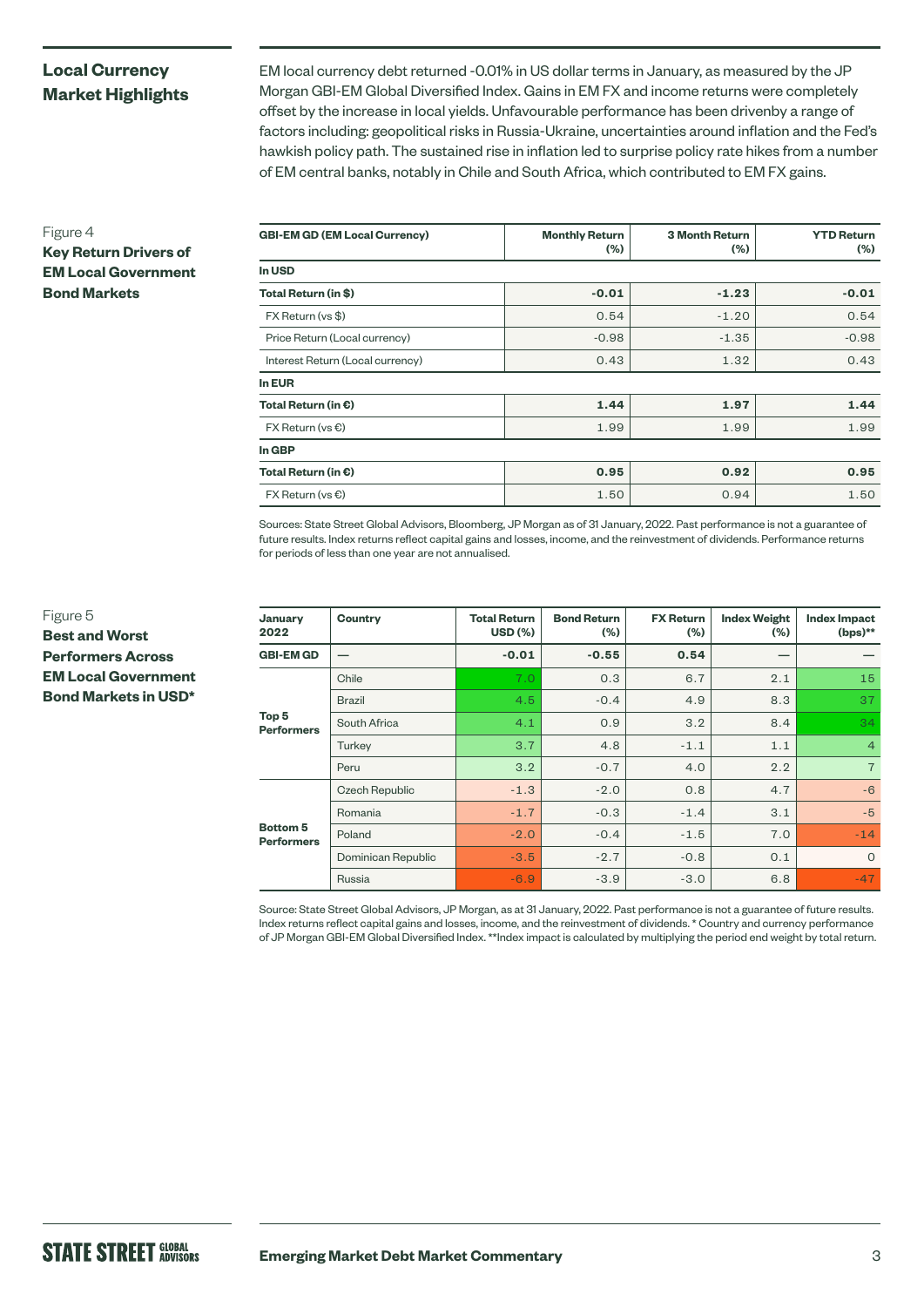**Russia** was the worst performer in January, returning -6.9% in USD terms and detracting 47 bps from the index return. Geopolitical pressures escalated as Russia decried NATO's influence in Ukraine and Eastern Europe, with the deployment of around 100,000 Russian troops and tanks along the Russia-Ukraine border raising tensions to a new high. The United States and European Union have threatened heavier sanctions on Russia should they invade. Although economic fundamentals have been solid with soaring commodity prices and lower debt burdens, inflation touched an annual rate of 8.6%, which is way above the central bank's target. Along with the geopolitical risks, both Russian bonds and RUB sold off.

**Poland** was also a relatively poor performer, depreciating -2.0% in USD terms and detracting 14 bps from the index return. The Polish zloty was one of the worst performing EM currencies even as the central bank signaled an aggressive rate hike plan. This weakness was mostly due to fallout from tensions between Russia and Ukraine — Poland relies on Russia for energy imports.

**Czech Republic** underperformed in the month, returning -1.3% in USD terms and detracting from the index return. Government bond yields climbed after central bank indications of aggressive monetary policy tightening as the core annual inflation rate hit a 13-year high of 6.6% in December.

**Chile** was the best performer in January, returning 7.0% in USD terms and contributing 15 bps to the index return. The outperformance was almost entirely driven by a rally in the CLP currency, which appreciated by 6.35% against USD in the month. The currency gained as the central bank announced a larger-than-expected interest rate hike of 150 bps, taking the policy rate up to 5.50%.

**Brazil** was among the best performing countries, returning 4.5% in USD terms and contributing 37 bps to the index return. Leftist ex-President Luiz Inacio Lula da Silva, the front-runner in this year's presidential race, leaned towards the center and expressed interest in having former Sao Paulo Governor Geraldo Alckmin as his running mate. This boosted sentiment, as did buoyant commodity prices.

**South Africa** also performed strongly, returning 4.1% in USD terms and contributing 34 bps to the index return. The central bank delivered a 25 bps hike at its January meeting, taking the repurchase rate up to 4.0%. South African local debt attracted foreign investors — who were net buyers of 8.1bn rand worth of the country's bonds as of 19 January — as the market doesn't expect the central bank to hike rates aggressively, given the December inflation print of 5.9% is within the central bank's target range of 3–6%.

### **Hard Currency Market Highlights**

EM hard currency sovereign debt returned -2.85% in January, as measured by the JP Morgan EMBI Global Diversified Index. The 10-year US Treasury yield climbed 27 bps to end the month at 1.78% and spreads widened in a poor start to the year for risk assets against the backdrop of a worsening geopolitical situation in Russia-Ukraine. Concerns around the debt refinancing capabilities of some frontier EM countries also mounted amid higher yields. The Fed doubled its pace of tapering at its January meeting, reaffirming market expectations that it will end asset purchases in early March and that rate hikes will begin the same month. Hard currency spreads widened by 16 bps in January amid broad risk-off sentiment.

**Key Return Drivers of EM Hard Currency Government Bond Markets In USD**

| <b>EMBI GD (EM Hard Currency)</b> | <b>Monthly Return (%)</b> | 3 Month Return (%) | <b>YTD Return (%)</b> |
|-----------------------------------|---------------------------|--------------------|-----------------------|
| <b>Total Return</b>               | $-2.85$                   | $-3.30$            | $-2.84$               |
| Spread Return                     | $-0.89$                   | $-1.18$            | $-0.89$               |
| <b>Treasury Return</b>            | $-1.97$                   | $-2.15$            | $-1.97$               |
| IG Sub-Index                      | $-3.74$                   | $-3.04$            | $-3.74$               |
| HY Sub-Index                      | $-1.90$                   | $-3.54$            | $-1.90$               |

Sources: State Street Global Advisors, Bloomberg, JP Morgan, as of 31 January, 2022. Past performance is not a guarantee of future results. Index returns reflect capital gains and losses, income, and the reinvestment of dividends. Performance returns for periods of less than one year are not annualised.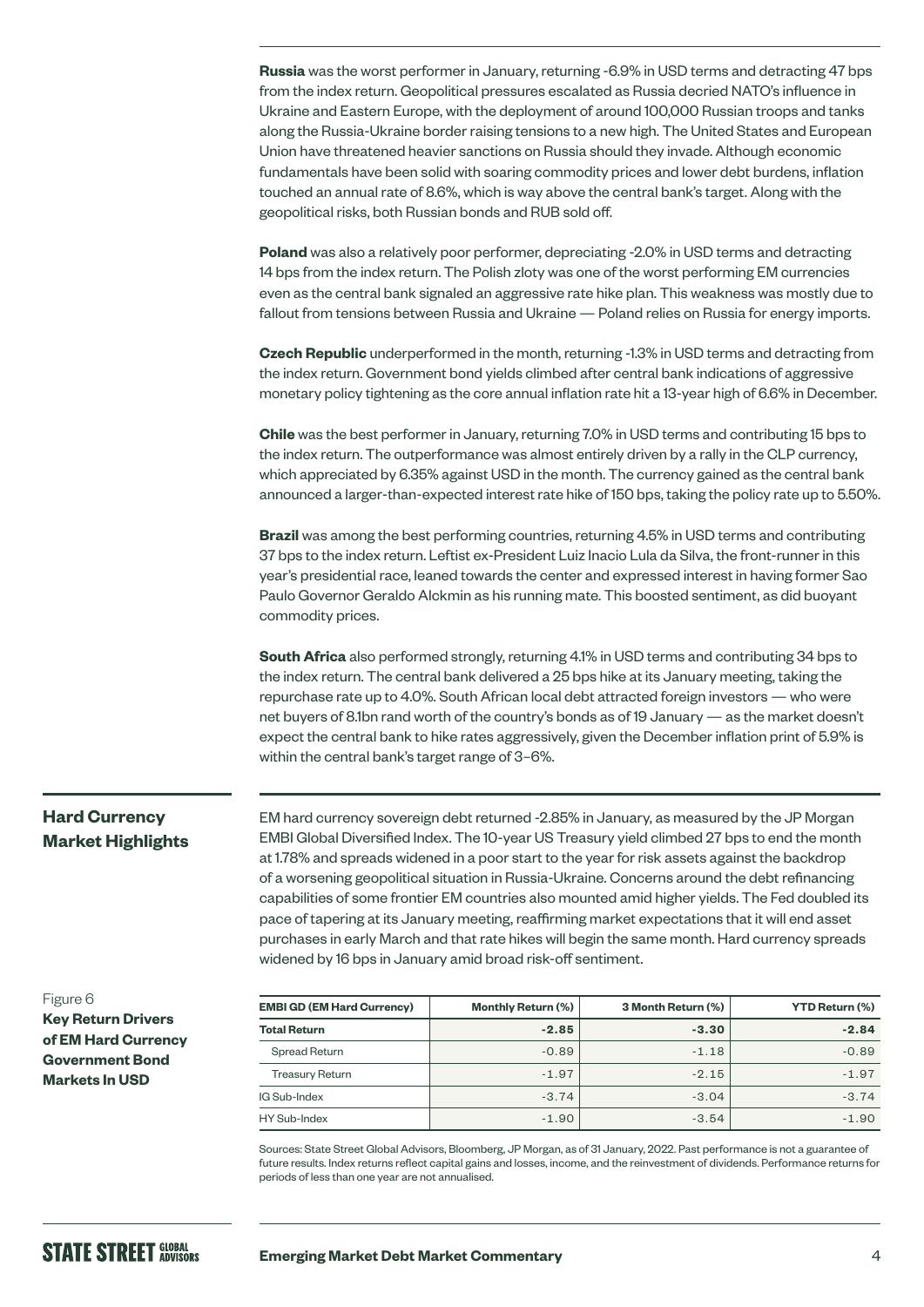### Figure 7

**Best and Worst Performers Across EM Hard Currency Government Bond Markets\***

| January<br>2022                          | Country         | <b>Total Return</b><br>$(\% )$ | <b>Spread</b><br>Return (%) | <b>Treasury</b><br>Return (%) | <b>Index Weight</b><br>$(\% )$ | <b>Index Impact</b><br>$(bps)$ ** |
|------------------------------------------|-----------------|--------------------------------|-----------------------------|-------------------------------|--------------------------------|-----------------------------------|
| <b>EMBI Global</b><br><b>Diversified</b> |                 | $-2.85$                        | $-0.89$                     | $-1.97$                       |                                |                                   |
| Top <sub>5</sub><br><b>Performers</b>    | Ethiopia        | 13.1                           | 14.1                        | $-0.9$                        | 0.1                            | $\mathbf{1}$                      |
|                                          | Ecuador         | 6.6                            | 8.8                         | $-2.0$                        | 1.6                            | 10                                |
|                                          | Lebanon         | 3.4                            | 3.7                         | $-0.3$                        | 0.2                            | $\mathbf{1}$                      |
|                                          | Tunisia         | 2.5                            | 3.4                         | $-0.9$                        | 0.1                            | $\circ$                           |
|                                          | Angola          | 1.2                            | 3.0                         | $-1.7$                        | 1.1                            | $\mathbf{1}$                      |
| <b>Bottom 5</b><br><b>Performers</b>     | Ghana           | $-4.8$                         | $-3.4$                      | $-1.4$                        | 1.4                            | $-7$                              |
|                                          | <b>Belarus</b>  | $-5.5$                         | $-4.4$                      | $-1.1$                        | 0.4                            | $-2$                              |
|                                          | <b>Honduras</b> | $-5.8$                         | $-4.6$                      | $-1.2$                        | 0.2                            | $-1$                              |
|                                          | Ukraine         | $-6.0$                         | $-4.9$                      | $-1.2$                        | 2.2                            | $-13$                             |
|                                          | Russia          | $-9.3$                         | $-7.6$                      | $-1.8$                        | 3.1                            | $-29$                             |

Source: State Street Global Advisors, JP Morgan, as at 31 January, 2022. Past performance is not a guarantee of future results. Index returns reflect capital gains and losses, income, and the reinvestment of dividends. \* Country and currency performance of JPM EMBI Global Diversified Index \*\*Index impact is calculated by multiplying the period end weight by total return.

**Russia** was the worst performer in January, returning -9.3% in USD terms and detracting 29 bps from the index return. Escalating tensions on the Russia-Ukraine border and the threat of sanctions should Russia invade weighed on sentiment. This led to a widening of the spreads in Russian dollar-denominated bonds. Although economic fundamentals have been solid amid soaring commodity prices and lower debt burdens, concern around high inflation still persists.

Not surprisingly, **Ukraine** was also one of the underperformers in the month, returning -6.0% in USD terms and detracting 13 bps from the index return. The sell-off in its debt securities was triggered by increasing risk of Russian military aggression. The yield on the September 2032 bond shot up to 10.91% on 25 January, before stabilising to end the month at 9.68%.

Among the poorer performers in January was **Ghana**, returning -4.8% in USD terms and detracting from the index return. Investors were concerned about the debt servicing capability of the West African country as the government debt level climbed to 81.5% of GDP and the fiscal deficit widened. This was reflected in a higher risk premium being demanded by investors as the spreads widened in Ghana bonds for much of January. Yields stabilised by the end of January as the government reassured investors of its commitment to fiscal targets set out in the budget.

**Ethiopia** was the best performer in January, returning 13.1% in USD terms and contributing 1 bp to the index return. The rally was largely driven by the government's decision to end a state of emergency amid subsiding tensions around its 15-month conflict with rebels.

**Ecuador** was among the best outperformers, returning 6.6% in USD terms and contributing 10 bps to the index return in the month. Ecuador lifted force majeure on its oil sector and resumed deliveries of oil with two 360,000-barrel shipments of crude and the refineries returned to full capacity. Buoyant oil prices also boosted investor sentiment.